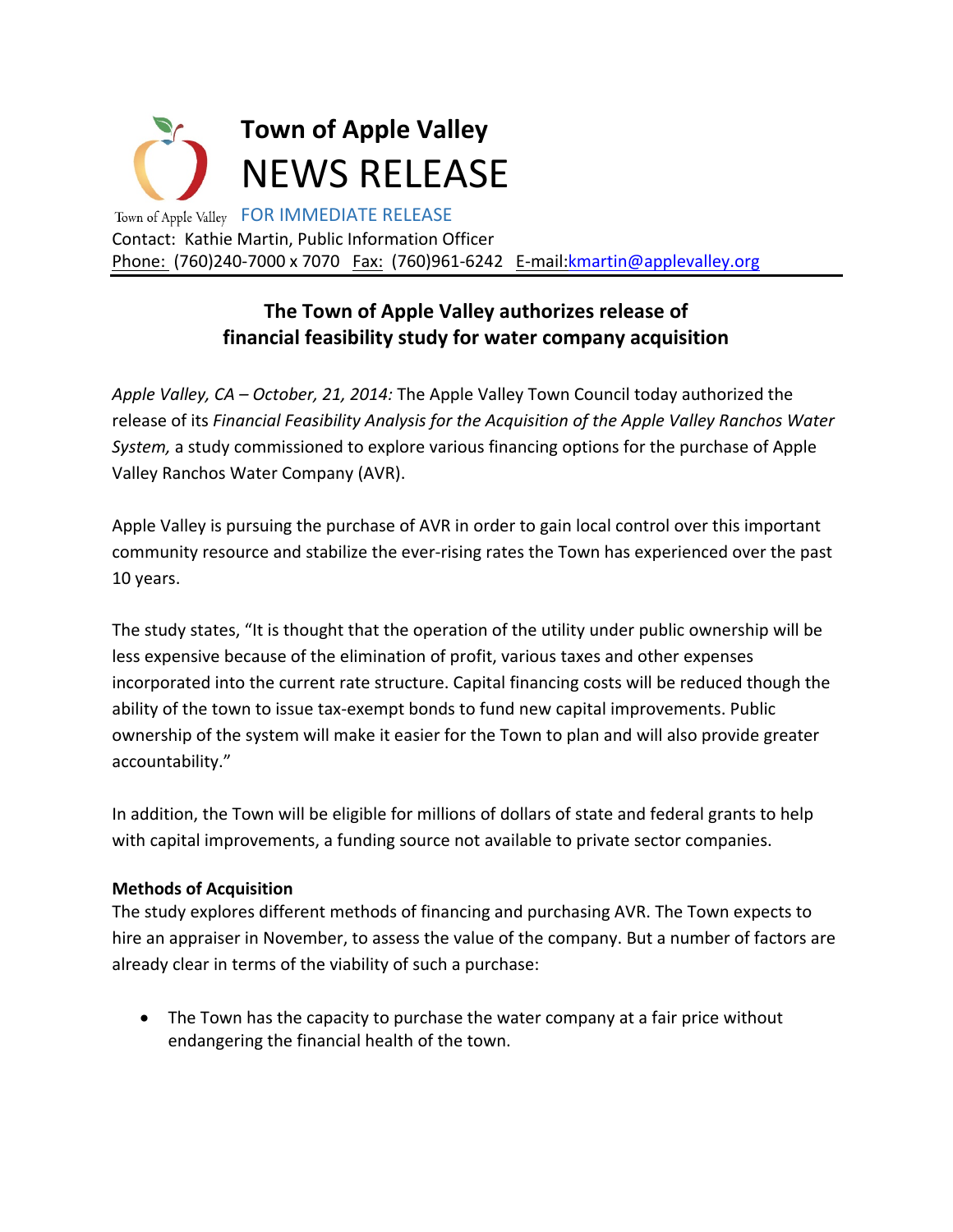- Operations would be less expensive, and future capital costs could also be reduced through the use of grants and/or tax‐exempt bonds for new capital improvements. The money saved would stay in the community.
- Several methods for determining a fair purchase price as well as financing options would work well for the Town. For instance, if the Town purchased the water system at a fair price with one of the identified methods, the savings from eliminating the profit margin and other costs would be sufficient to cover the debt service without raising rates.

While a small amount of revenues to local governments would be reduced, each agency should see a net benefit as future rate increases are stabilized. It is likely that these cost savings will still make the acquisition attractive.

## **System Operations under Public Ownership**

Quoting the study, if the Town acquires the AVR system, the sources of revenue would be essentially the same as they currently exist under AVR ownership, and the report assumes the current rate structure would stay in place. The primary source of revenue would be water rates and charges. There is also the potential under Town ownership that the request to the CPUC to increase rates 35% over the next three years could be eliminated.

Overall operating costs under Town ownership would be less than under AVR ownership. Public agencies do not earn a profit on utility enterprises. Under private ownership, a return on investment is allowed by the CPUC as a cost of service to be recovered with rates and charges. Currently, the CPUC has approved a 9.7% return on investment for AVR. A public agency does not pay federal income tax, state income tax, property taxes or franchise fees. A public agency typically does not budget for depreciation, which is a non‐ cash expense. A private utility includes depreciation in the revenue requirement to be recovered in the rate structure.

## **Status of the Park Water Company**

The Carlyle Group (an investment firm based in Washington, D.C. and the current owner of AVR) has said Park Water Company, of which AVR is a part, is on the market and for sale. In fact, an announcement of a potential sale came in late September from Algonquin Power & Utilities Corp., a Canadian company, which said its regulated utility business, Liberty Utilities, agreed to acquire Western Water Holdings LLC — the holding company of Park Water under the Carlyle Group. Park Water Company also includes the Mountain Water Company in Missoula, Montana and Park Water Company in southeast Los Angeles.

Town officials have said that the potential sale of Park Water does not alter in the least Apple Valley's intent in acquiring the Apple Valley Ranchos water system. The regulatory process is